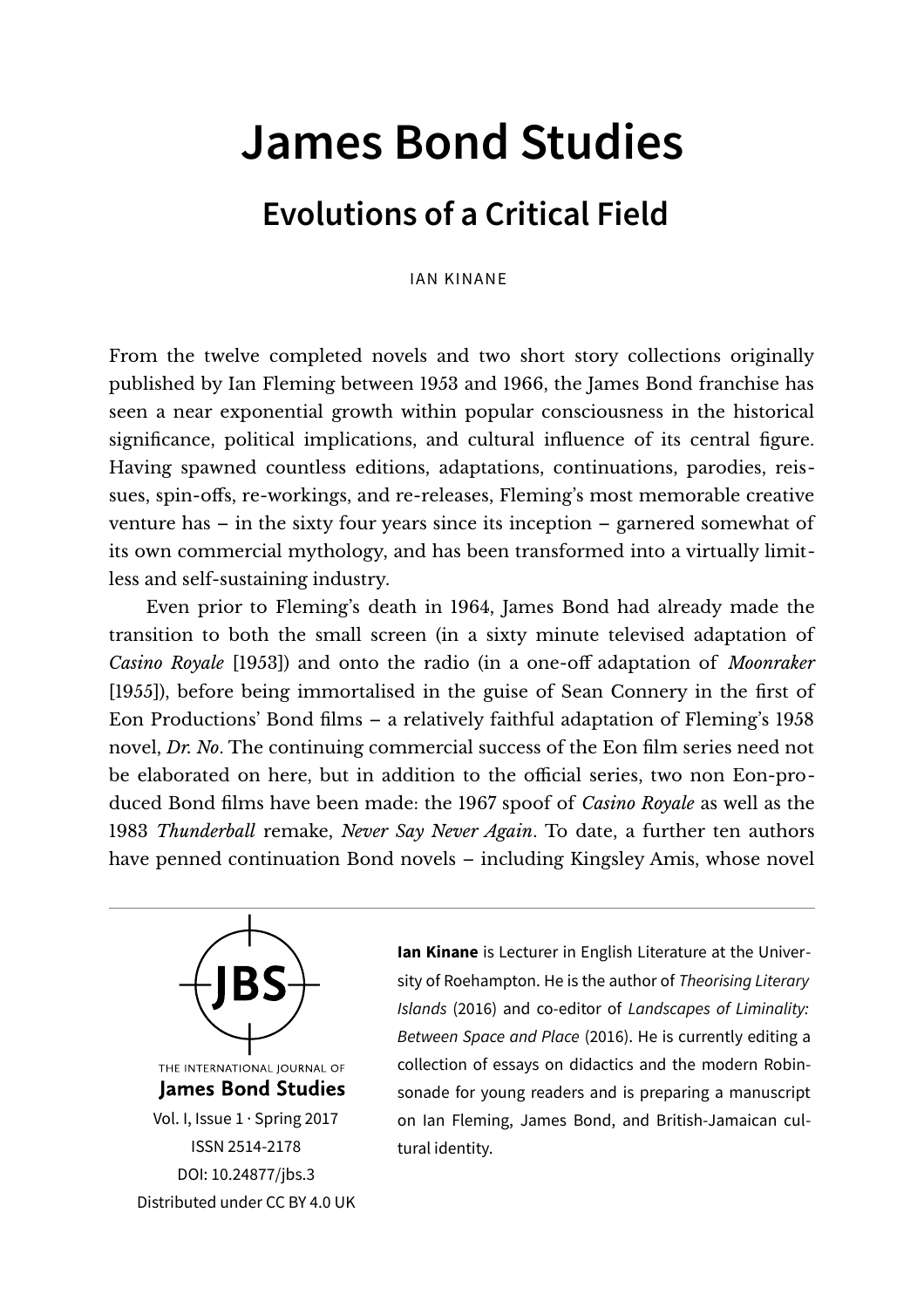*Colonel Sun* (1968) was the first of Bond's adventures to be released following Fleming's death. Amis was followed by Christopher Wood (who also wrote the screenplays for the films *The Spy Who Loved Me* [1977] and *Moonraker* [1979], on which his novelisations were based); John Gardner (who wrote a staggering sixteen further Bond adventures, including novelisations of the films *Licence to Kill* [1989] and *GoldenEye* [1995]); and Raymond Benson (who wrote a further six original novels). As Bond moved into the twenty-first century, high-profile writers such as Sebastian Faulks, Jeffrey Deaver, William Boyd, and Anthony Horowitz each penned a continuation novel, while Charlie Higson and Steve Cole have been responsible for inspiring the next generation of Bond fans with their "Young Bond" series of novels.

Beyond both literature and film, the figure of James Bond has continued to prove his adaptability across various different media, solidifying Fleming's popular reputation and drawing in an inclusive fan base. From the *Daily Mail* and *Sunday Express* comic strips in the 1950s, the Bond character has been reproduced in a number of graphic art forms – ranging from comic book adaptations of the film's screenplays and serialised cartoons (such as United Artists' *James Bond Jr.*) to graphic novel reissues of the "Young Bond" stories. Additionally, UK BBC radio has produced a number of adaptations of Fleming's novels, with allstars casts; innumerable behind-the-scenes documentaries and making-of featurettes have been produced for television and DVD home movie release; the film's main title theme songs have traditionally been recorded by de rigeur musical artists and released to widespread commercial acclaim; and various computer platform consoles, from PlayStation to Nintendo, have also produced and developed interactive first- or third-person video games (either adapted from one of the Eon films or from an original story). Moreover, in terms of Bond's wider cultural significance, the franchise has inspired a large number of film and television projects that have their roots in Fleming's spy hero – from television series such as *The Man from U.N.C.L.E.*, *I Spy*, *Remington Steel* (NBC), *Mission: Impossible*, *Get Smart* (CBS), *The Saint*, and *The Avengers* (ITV), to films such as the Derek Flint series, the Jack Ryan series, the *Kingsman* series, the *Taken* series, the *Bourne* series, and the overt parody of the Austin Power series.

Indeed, so far-reaching is Bond's popular cultural appeal that a cursory search of the internet reveals the extent to which the Bond phenomenon is firmly rooted in online fandom. From fan websites such as The James Bond International Fan Club [\(www.007.info\)](http://www.007.info/) to The James Bond Dossier [\(www.thejames](http://www.thejamesbonddossier.com/)[bonddossier.com\)](http://www.thejamesbonddossier.com/); from MI6: The Home of James Bond 007 [\(www.mi6-hq.com\)](http://www.mi6-hq.com/)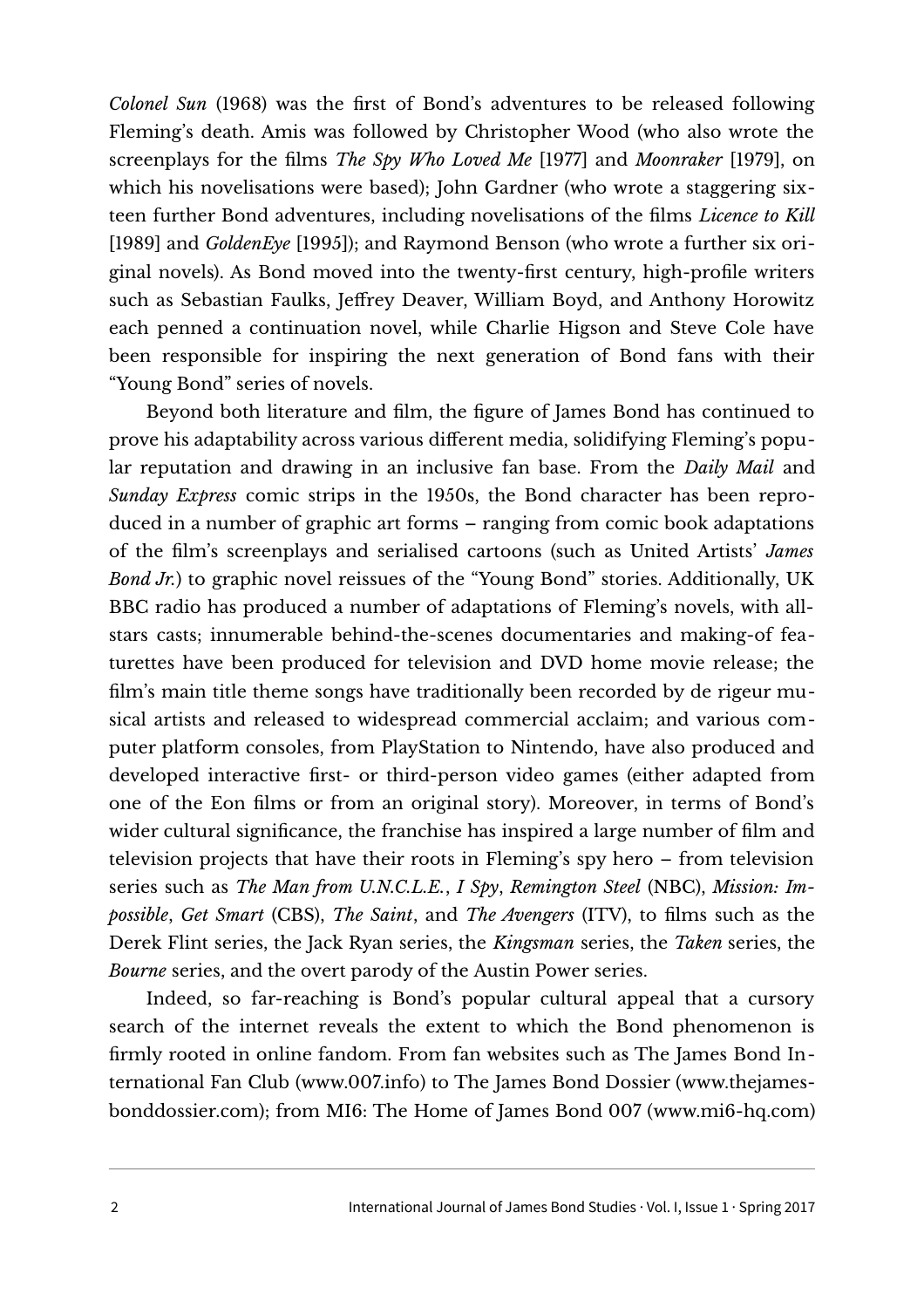to [CommanderBond.net;](http://www.CommanderBond.net/) and from [jamesbondlifestyle.com](http://www.jamesbondlifestyle.com/) to The Spy Command [\(www.hmssweblog.wordpress.com\)](http://www.hmssweblog.wordpress.com/), it is evident that, rather than being, in particular, a figure that is representative of mid-twentieth century, post-Second World War social anxieties, James Bond has comfortably entered the twenty-first century and has become a vehicle through which more modern and contemporary cultural concerns are addressed. These concerns range from broad social and historical issues (masculinity and gender politics, racial politics, technological modernity) to more specific geopolitical issues (the pervasive influence of the media in *Tomorrow Never Dies* [1997], the oil crisis in *The World is Not Enough* [1999], and the threat of government surveillance in *Spectre* [2015], for example). What is also apparent from Bond's successful assimilation into the hyper communication age is the ardent desire of a large vocal fandom to *talk about* James Bond, and to debate endlessly the many facets of Fleming's literary works and the filmic universe. James Bond is not merely an object of Fleming's time, neither a "relic of the Cold War" nor a "dinosaur" (*GoldenEye* 1995); rather, this vocal fandom, many of whom populate the aforementioned forums, suggests that James Bond is an immanent cultural force, something live and ever-present – a powerful discursive conduit through which an understanding of late-twentieth century and contemporary socio-political currents may be channelled. Much fan discussion on these forums is preoccupied with trivial debates over who the best Bond actor is or which of the films is considered the best, and the commentary that is offered of the films (and the Bond universe, in general) is often lacking in structure or critical rigour. Nevertheless, the many online platforms that exist to serve the Bond fan community suggests the need for a more considered discursive approach not only to Ian Fleming's works and the Bond novels and films, but to the industry that has grown up around the character of James Bond – including the fandom itself.

In their introduction to the 2005 collection, *Ian Fleming and James Bond: The Cultural Politics of 007*, Comentale et al. defend the cultural study of Bond as little more than a "glorified form of fandom" (xviii). While it is probably true that a lot of academic interest in James Bond and Fleming, more broadly, derives from a combination of personal appreciation and nostalgia for the series, the small but growing number of scholars who have turned their attention to the study of James Bond and the related franchise have done so not merely because they enjoy writing and speaking about James Bond, but because the Bond franchise provides a particular framework through which scholars may observe and address shifts that have occurred in British and international cultural politics from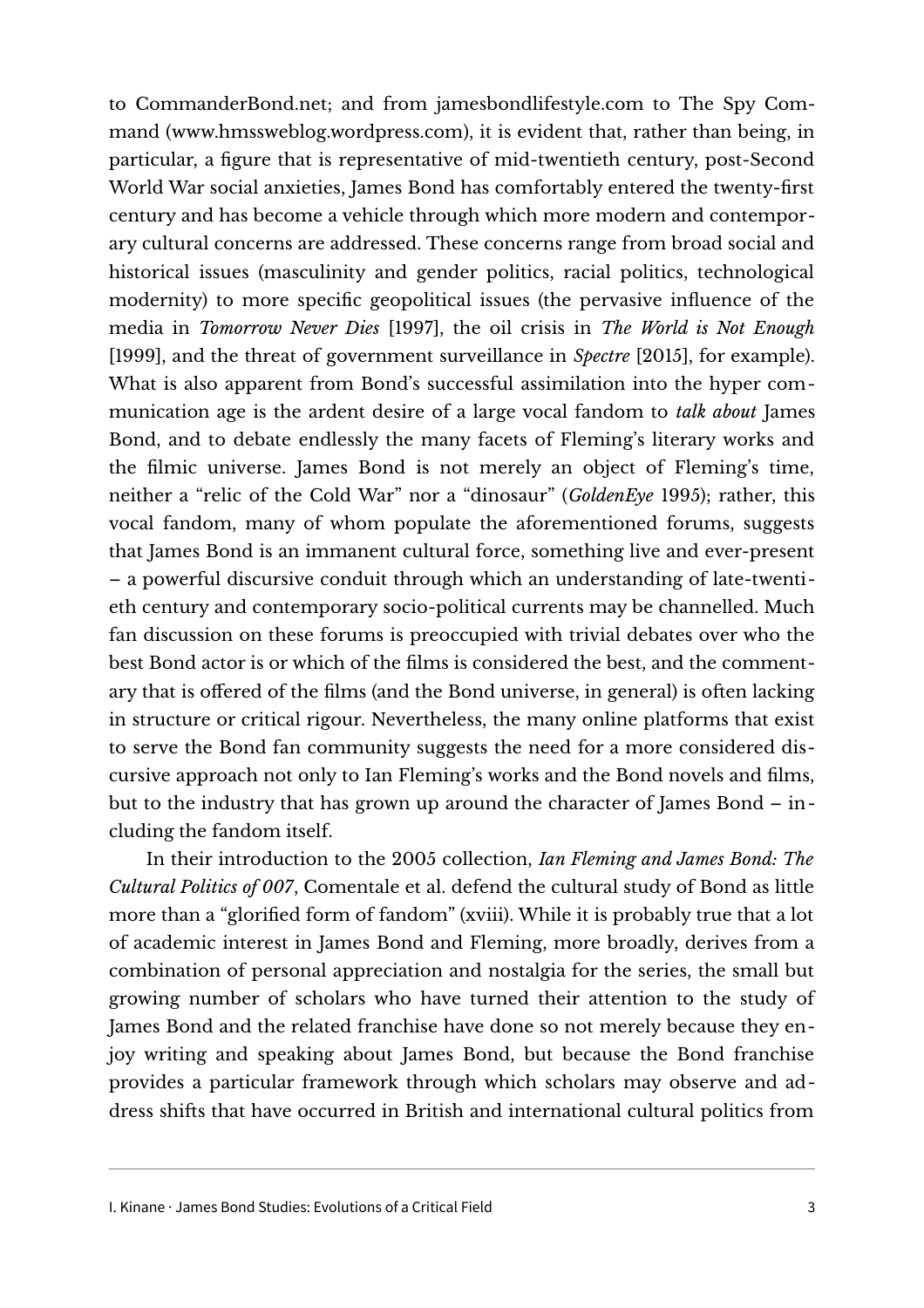the post-war period through to the millennium and the immediate post-millennial period. James Bond Studies brings an academic rigour to the cultural discourse surrounding James Bond, offering an array of considered approaches to a popular cultural icon whose ubiquity within the mainstream has received relatively fractional critical attention.

Going back, the first major critical study of James Bond was Kingsley Amis's *The James Bond Dossier*, which was written in 1965 – just after Fleming's death and during the height of sixties' "Bondmania". A poet, novelist, and established literary critic, Amis's academic critique of Fleming and Bond steered the course of contemporary scholarship in this field, as Amis was one of the first literary writers to treat Fleming's novels and short stories with a degree of academic seriousness. Amis's book was also an early defence of genre fiction, in general, which argued that popular literature and the likes of Fleming should be read on their own terms, and not as inferior foils to more canonical literature. Following quickly on Amis's heels, Umberto Eco's oft-cited structuralist approach to Fleming's narratives appeared in *Il Caso Bond* (*The Bond Affair*), a collection of essays edited by Eco and Oreste Del Buono in 1966. Eco's analysis focuses largely on certain oppositional relationships within Fleming's stories (for example, Bond and the villain; Bond and M) that have provided the later film series with its trademark formulaic structure (e.g. M briefs Bond on his assignment; Q briefs Bond on his latest consignment of gadgetry; Bond confronts the villain; Bond gets the girls, and so on). Further to Eco, Tony Bennett and Janet Woolacott's *Bond and Beyond: The Political Career of a Popular Hero* (1987) examines the political overtones (and undertones) of the Bond figure, tracing the development of Fleming's novels alongside dawning political concerns and global anxieties from the mid twentieth century onwards (ranging from post-war prosperity to Britain's decolonisation of many of its former territories). Raymond Benson's *The James Bond Bedside Companion* (1984) was the first of the Bond encyclopaedias to detail the broad extent of Fleming's heritage, and Benson provides analyses not only of Fleming's original works and their film adaptations, but also of the continuation novels by Kingsley Amis and John Gardner. Benson's initial consideration of the Amis and Gardner Bond novels is an important juncture in both the cultural economics of Fleming's creation and the development of critical scholarly approaches to James Bond: James Bond had survived the death of his creator and had continued to prove relevant – and commercially viable – in a post-Fleming world. Benson's *Companion* showcases the wide-ranging commercial appeal of the seemingly endless Bond merchandise and film memorabilia as well as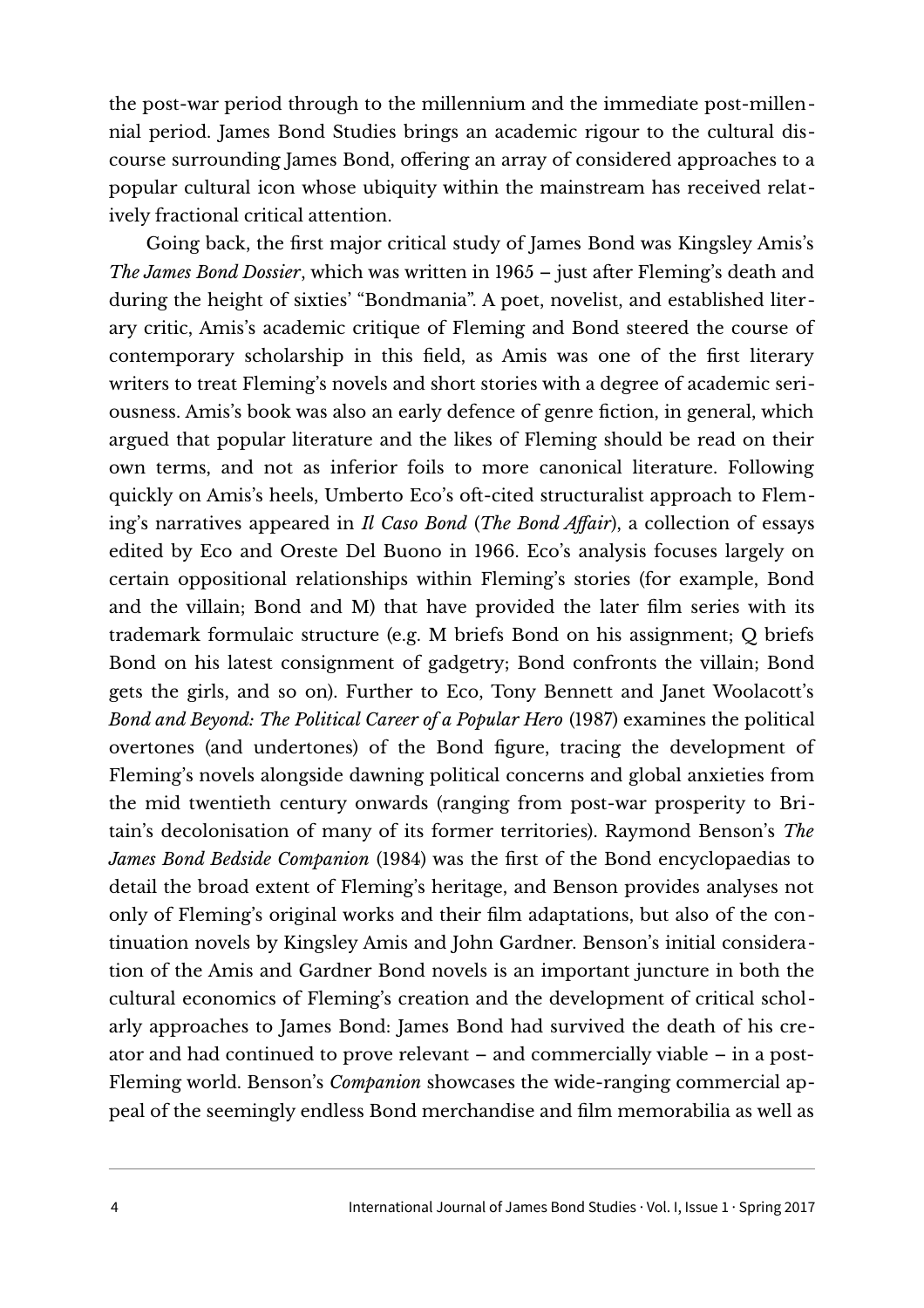the critical and scholarly appeal of the continuation novels, demonstrating that James Bond (and the scope of academic inquiry into James Bond) is neither to be confined to the pages of Fleming's novels nor to the cinema screen.

Towards the end of the twentieth century and at the beginning of the new millennium, several further important works of Bond scholarship were produced that provided timely interventions in a (still) relatively fledgling field of study. James Chapman's *Licence to Thrill: A Cultural History of the James Bond Films* (1999) and Jeremy Black's *The Politics of James Bond* (2001) both expanded the study of James Bond beyond the literary and filmic texts, situating Bond within the sociopolitical concerns of post-imperial Britain and Anglo-American relations. Both works moved away from the close structuralist analysis of Bond to be found in Eco towards an understanding of the ways in which the assorted texts and signs of Bond pertained to British (and global) political, social, and cultural history. In Chapman and Black, James Bond is considered not so much a cinematic icon as he is a legitimate and authorised figure in and of cultural history; it is through Bond, these works assert, that much of the socio-political and cultural concerns of post-war Britain can be identified, assessed, and analysed in original ways.

 By the turn of the century, the historical legacy of Fleming's creation – forged largely through the sheer longevity of the film series – suggested that the Bond franchise was now a ready and suitable frame through which to view certain developments in cultural attitudes and trends from the 1950s and 1960s onwards (such as the role that women played in the cultural and social polis; or the treatment of sex and sexuality on the cinema screen; or changing racialist assumptions). Christoph Lindner's collection, *The James Bond Phenomenon: A Critical Reader* (2003, 2nd ed. 2009) was one of the first major works to offer a panoply of multidisciplinary critical approaches to the study of James Bond. The collection emphasises the social, historical, and political contexts of Fleming's novels and the Bond films, and draws together a net of critical and theoretical apparatuses used to explore the significance of Bond across the franchise's history – from narratological approaches to Fleming's novels to colonial and postcolonial considerations of Bond's Britishness; and from political concerns surrounding Bond's technological habits to socio-cultural discussions of Bond's penis. Furthermore, published in 2006 (directly between the first and second editions of Lindner's book), Glenn Yeffeth's edited collection – entitled *James Bond in the Twenty-first Century: Why We Still Need 007 – seemed (rightly) to issue an overt ral*lying cry. Though Yeffeth's title strongly suggests the need for a considered defence of James Bond's relevance in the (post)modern world, the collection itself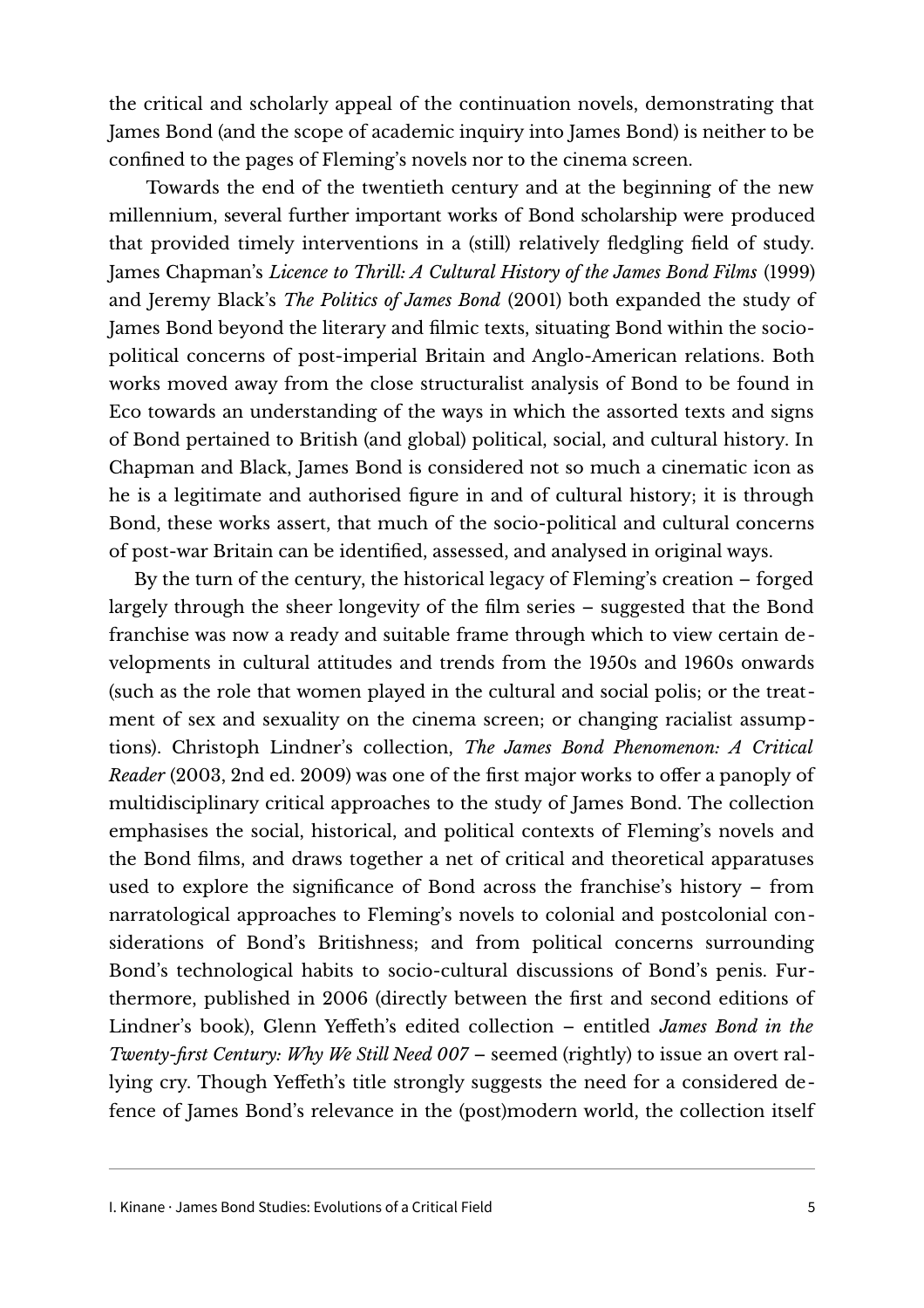falls short of mounting such a defence. It should probably be noted that, by the mid-2000s, when Yeffeth published this collection, the Bond film franchise had descended into extreme self-parody with 2002's *Die Another Day* (Pierce Brosnan's final Bond film and a much-maligned, gadget-laden, sci-fi affair). In spite of the undoubted financial success of Brosnan's tenure (his four films grossed in excess of one billion dollars (Nash 2017, n.pag)), the critical respectability of the films had long been waning. It is, perhaps, little wonder that, at this time, even some of the most steadfast defenders of Bond's critical merit were hard pushed to marshal public opinion.

From the mid-2000s onwards, two occurrences in particular marked the contemporary resurgence of a dedicated James Bond scholarship. The first was the decision by Eon Productions to reboot the official film series: Daniel Craig replaced Pierce Brosnan as Bond in *Casino Royale* (2006), and the production opted to return to Bond's origins in Fleming's first novel, crafting a grittier, harder character. From about the same time, there was a spike in James Bond scholarship, as critical attention for the rebooted franchise mounted. Some of the academic works that followed (or coincided with) *Casino Royale*'s release include Edward P. Comentale, Stephen Watt, and Skip Willman's *Ian Fleming and James Bond: The Cultural Politics of James Bond* (2005); James B. South and Jacob Held's James Bond and Philosophy: Questions are Forever (2006); Christoph Lindner's Revi*sioning 007: James Bond and Casino Royale* (2009); Robert G. Weiner, B. Lynn Whitfield, and Jack Becker's *James Bond in World and Popular Culture: The Films are Not Enough* (2010); and second editions of both Chapman's *Licence to Thrill* (2007) and Lindner's *The James Bond Phenomenon* (2009). The "second wave" in post-millennial Bond scholarship, which was also marked by a fervent interest in the critical discourses surrounding James Bond, coincided with the release of *Skyfall* in 2012. Coming off the back of the London 2012 Olympics (the opening ceremony of which included a scene in which Daniel Craig's Bond and Queen Elizabeth II appeared to parachute down from a helicopter to the Olympic stadium), national and international interest in James Bond had reached fever pitch. That 2012 also marked the Queen's Diamond Jubilee year, as well as the fifty-year anniversary of the Bond film franchise, meant that British national pride (and, indeed, international focus on all things British) was running high. The sheer wealth of scholarly and critical material on Bond that was published during this period speaks a great deal, once again, to the enduring mythos of Fleming's creation, and – perhaps, even more so – to the equally enduring impetus to *speak about* and *speak back to* Bond. A brief sample of the academic material produced around this time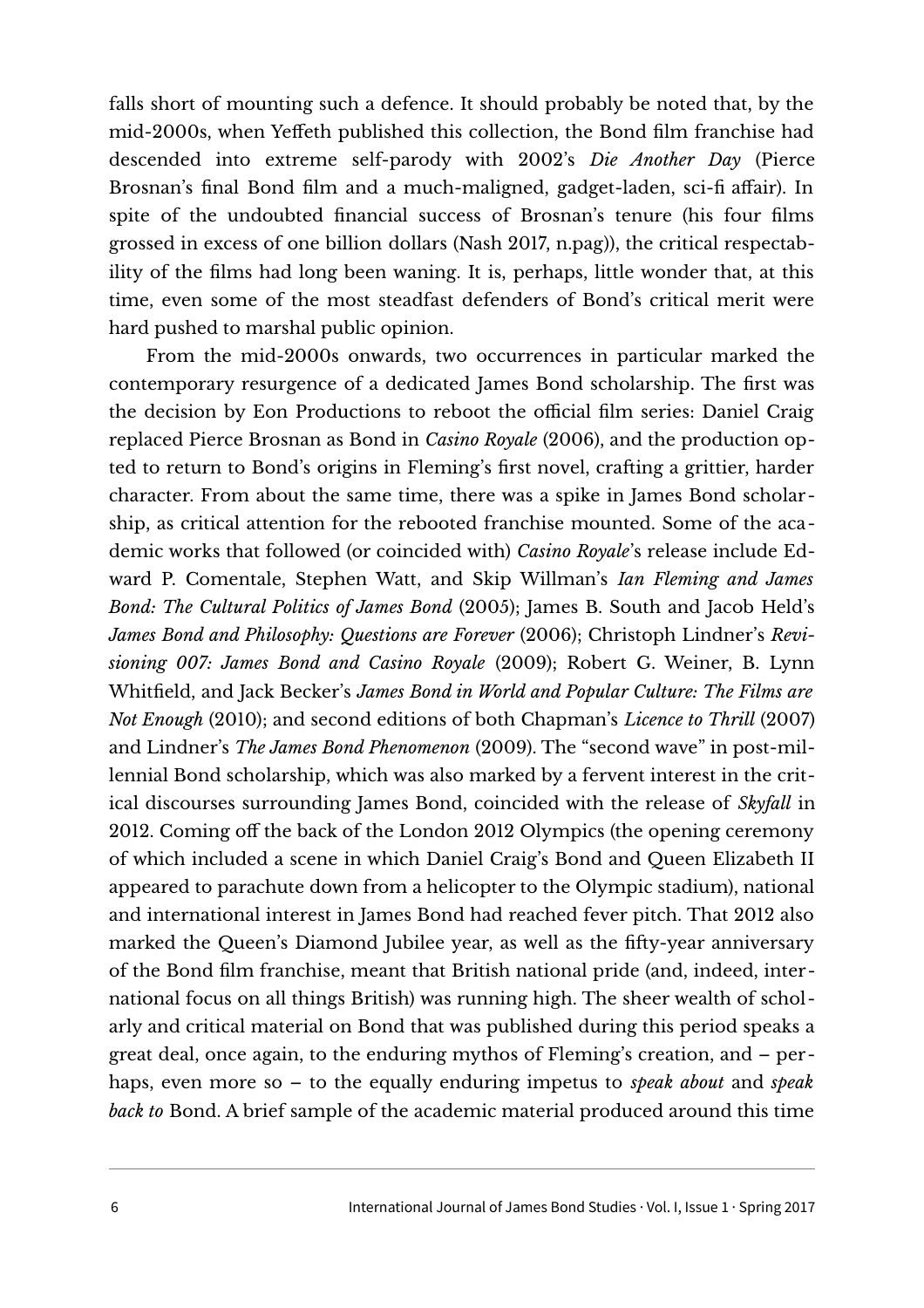illustrates clearly the increasing critical interest in James Bond as an academic subject from a number of diverse and far-reaching disciplinary fields: Robert A. Caplen's *Shaken and Stirred: The Feminism of James Bond* (2010, 2nd edition 2012); Jon Burlingame's *The Music of James Bond* (2012, 2nd edition 2014); Daniel Ferreras Savoye's *The Signs of James Bond: Semiotic Explorations in the World of 007* (2013); Thomas A. Christie's *The James Bond Movies of the 1980s* (2013); Michelle Brittany's *James Bond and Popular Culture: Essays on the Influence of the Fictional Superspy* (2014); Lisa Funnell's *For His Eyes Only: The Women of James Bond* (2015); Claire Hines' *Fan Phenomena: James Bond* (2015) Adrian Daub and Charles Kronengold's *The James Bond Songs: Anthems of Late Capitalism* (2015); Lisa Funnell and Klaus Dodds' *Geographies, Gender, and Geopolitics of James Bond* (2017); as well as Hines' forthcoming monograph on *The Playboy Bond: 007, Ian Fleming, and Playboy Magazine* (Manchester University Press) and Monica Germana's forthcoming monograph on *Bond Girls: Body, Dress, Gender* (Bloomsbury).

Given the serious scholarly attention that Daniel Craig's four Bond films alone continue to receive, it is evident that the James Bond franchise has begun somewhat of a cultural shift towards critical respectability. While no less expli citly commercial, the film franchise has opted for higher aesthetic (or more "arty") production values. The appointment of auteur director Sam Mendes to the helm of both *Skyfall* and its immediate successor, *Spectre*, as well as the attraction of high-profile, international cinematographers such as Roger Deakins and Hoyte van Hoytema to these films, respectively, suggests that this ethos is one that is favoured by Eon Productions – whose gamble has not only been met with critical but also commercial success (between them, *Skyfall* and *Spectre* grossed just under two billion dollars worldwide (Nash, n.pag)). In a sense, the film franchise's shift in focus has precipitated the need for a more sophisticated engagement with James Bond Studies. A growing number of scholars working in various disciplinary fields have come to recognise the potential of the Bond franchise as a conceptual framework, and the heightened artistry of the latest films – across all areas of production – has been met with a critical response that has augmented the level of discursive engagement with the Bond phenomena overall – including Fleming's original works and the franchise's associated media. James Bond Studies has evolved out of the growing need for a sustained critical and discursive framework by which to examine Ian Fleming and James Bond specifically, as well the political and socio-cultural importance of Bond's position within the spy genre and within popular culture studies at large. As James Bond has evolved from literary figure to film icon to computer avatar and to a veritable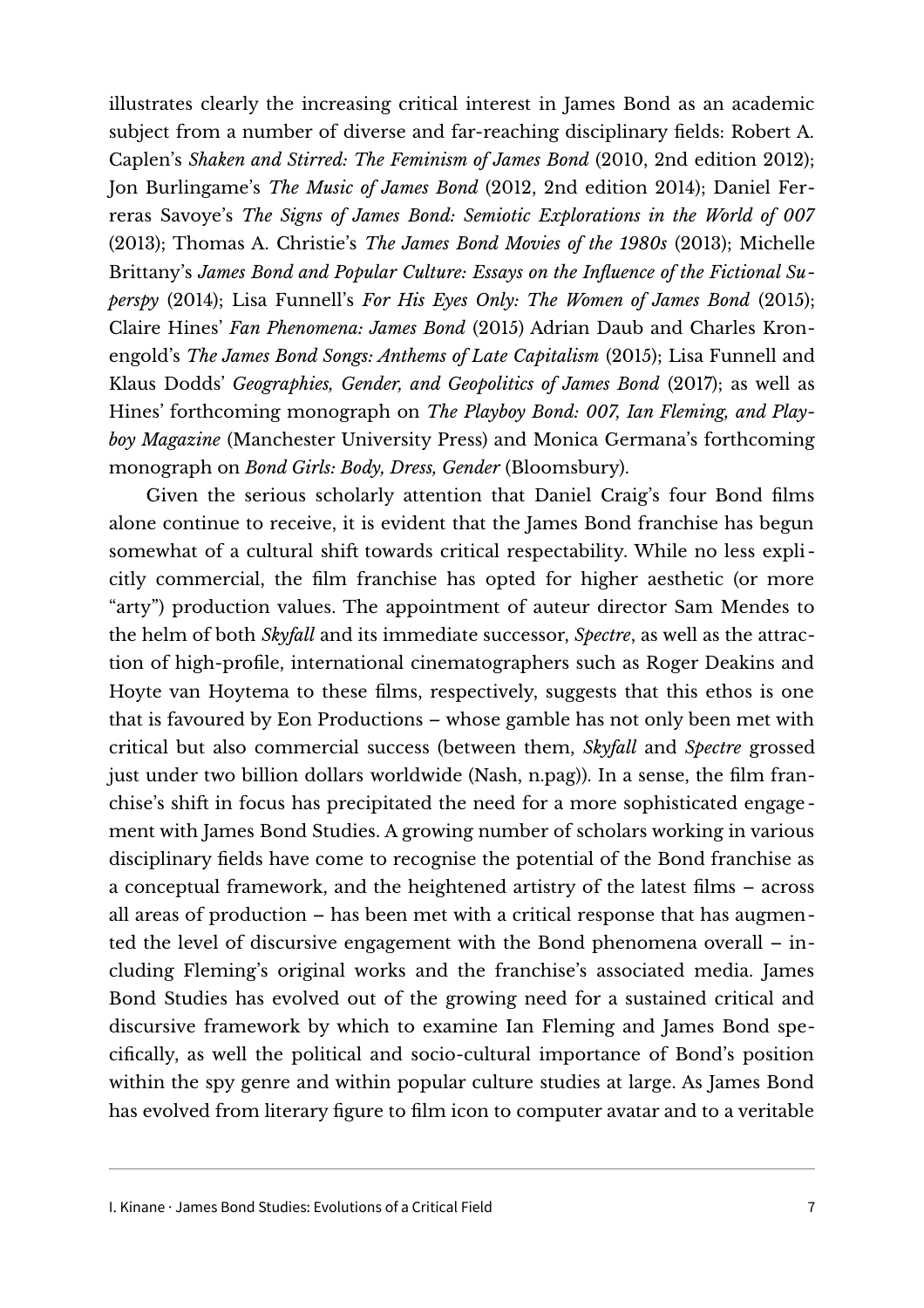mythology, it has become all the more important for critics and cultural commentators to pay attention to the ways in which developments within the Bond universe continue to ideologically shape contemporary cinema, media, and popular culture. Given the sheer amount of Bond texts, it has become necessary to devise strategies to interpret and critically assess the multiple strands of meaning that are attached to, created by, and encoded within the matrix of James Bond. *The International Journal of James Bond Studies* is the first journal of its kind dedicated to critical readings of all aspects of the Bond franchise. Bringing together a variety of new voices and leading scholars in the field, the journal seeks to expand on existing criticism – beyond what has already been said of and about James Bond – and to develop new critical and theoretical paradigms by which to view the Bond universe – and through which to view wider cultural, social, and political issues. The journal will draw together engaging critical material on James Bond's position in popular culture as well as considered scholarly material on the franchise as a whole, so that a continuous and sustained assessment may be developed of one of the most culturally and ideologically entrenched figures in modern British literary, filmic, and cultural history.

In order to convey the trajectory of James Bond Studies, and to demonstrate (vis-à-vis earlier examples of Bond scholarship) from whence modern critical interventions in this field have come, it is important to ground considerations of the contemporary "Bond phenomenon" for the journal's inaugural issue in the context of the "Bond phenomena" as a socio-historical whole. As such, Tony Bennett's article, "The Bond Phenomenon: Theorising a Popular Hero" – which is reproduced here with the kind permission of the author – proves a fitting retrospective and an excellent example of early mainstream Bond criticism. Published initially in the *Southern Review* in 1983, Bennett's article explores the multiform ways in which the early texts of James Bond – from Fleming's novels to the films; and from the continuation novels to published interviews with the film series' leading men – contribute to a confused sense of who exactly James Bond is and in what textual form he is most authentically to be found. Bennett examines the relationships between various Bond texts, interrogating the perceived stability of James Bond's signifiable identity through an examination of what he refers to as several intertextual or historical "moments" in the making of James Bond as a cultural icon. Bond's intertextuality – or the ability of the Bond-signifier to move between various mediated cultural forms – has, in no small part, accounted for his continued success and for his "nasty habit of surviving" (*Octopussy*, 1983) various cultural and political upheavals that have struck Britain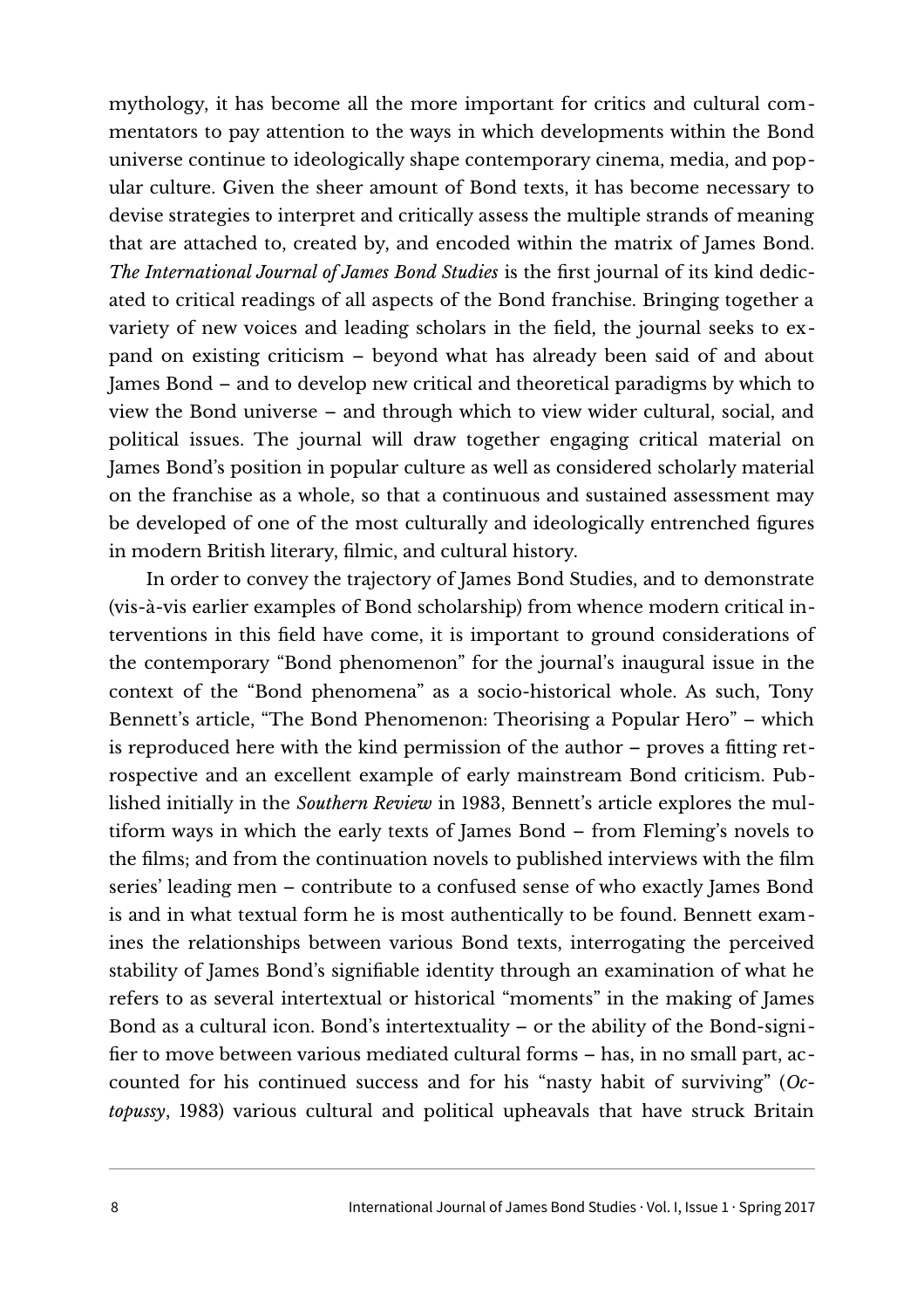since his appearance in the mid twentieth century. Bennett's article highlights some of the key moments in the historical development of the James Bond mythos, and is an important work in critical discussions of Bond's origins as a popular hero.

James Chapman's article, "'A thoroughly English movie franchise': *Spectre*, the James Bond Films, and Genre", approaches the Eon-produced Bond films and the question of genre in much the same way that Bennett approaches the literary intertexts of Bond. Chapman adopts a chronological and contextual approach to the production of the films, addressing several important junctures in the invention of the cinematic Bond, whilst tracking the expansion of the film series from the 1960s to the present day. Much of the article focuses on the most recent film, *Spectre*, and Chapman considers the film in relation to the generic conventions of the series' history. The notion of particular "moments" in the development of the Bond mythos is further expanded upon in Stephanie Jones's article, "'Mr. Bond, I've been expecting you': The Cinematic Inaugurations of a New James Bond". Here, Jones analyses six very specific moments in the Bond film canon: the scenes in which each of the actors to have played James Bond are introduced to audiences on screen for the first time. Jones explores the reception of each cinematic reincarnation of Bond, analysing the ways in which these six very specific scenes are both products of the time in which they were shot, as well as subtle indicators of British political, economic, and social change when considered collectively. Both Barbara Korte's article, "The Agency of the Agent in *Spectre*: the Heroic Spy in the Age of Surveillance", and Stephen Watt and Edward P. Comentale's article, "Of Migrants and Men: Networks and Nations in the Millennial Bond Text", are very much of this moment, as they take as their central focus certain widespread anxieties that define contemporary cultural politics (surveillance and migration, respectively) and place these within the context of the post-millennial Bond films. Both articles address the fluctuating politics of the figure of the spy in the twenty-first century, and, in particular, in *Skyfall* and *Spectre*. Finally, Lisa Funnell and Klaus Dodd's article, "'You're a kite dancing in a hurricane, Mr. Bond': The Elemental Encounters of James Bond", explores the relationship between Bond and the natural elements (earth, air, fire, and water) throughout the film series, arguing that the elemental topographies of the Bond films are important facets of Bond's material identity, and that an elemental approach to the geographies of James Bond is one of the major directions James Bond criticism is moving in.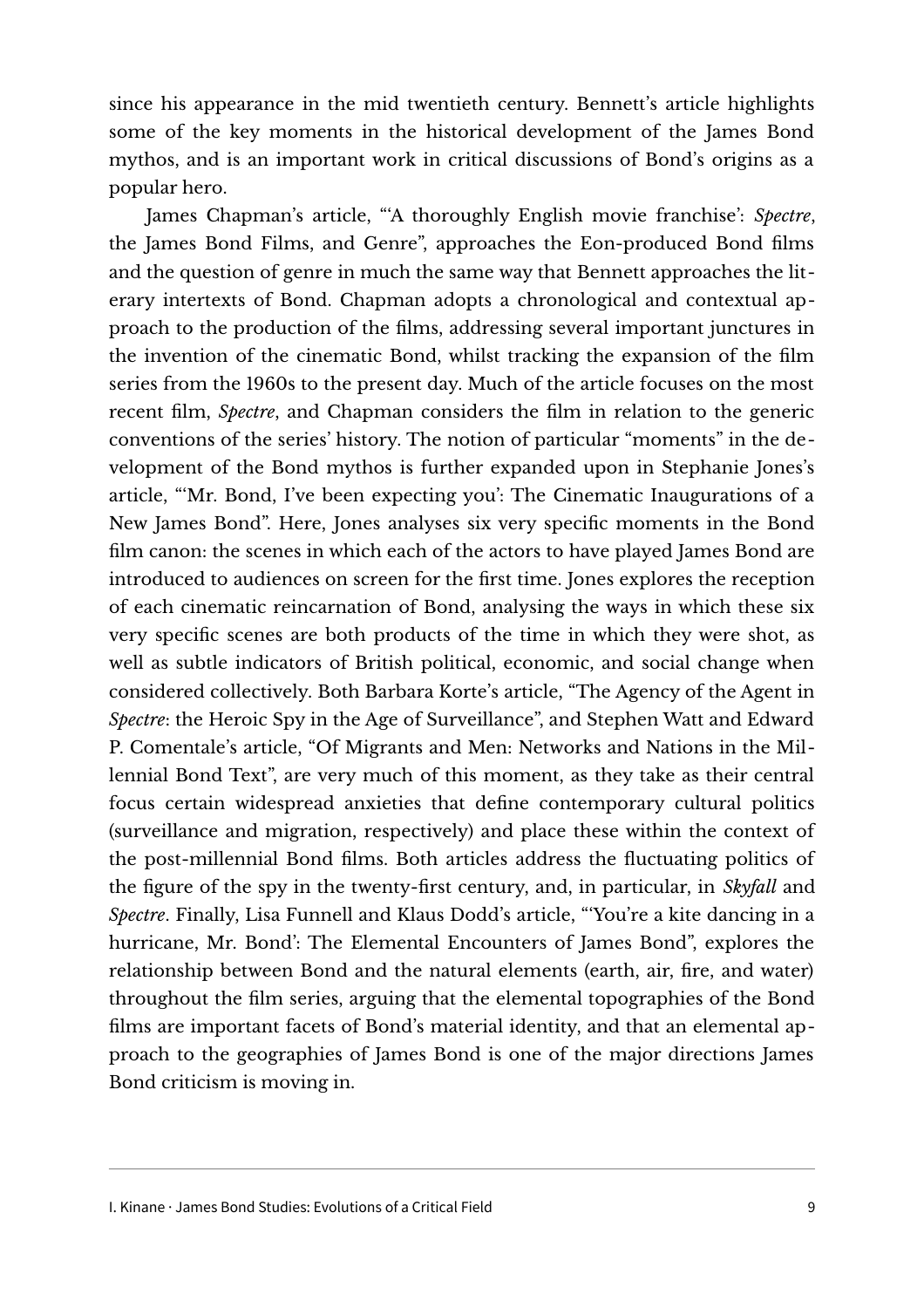## **REFERENCES**

- Amis, Kingsley. 1965. *The James Bond Dossier*. London: Jonathan Cape.
- Amis, Kingsley. 1968. *Colonel Sun*. London: Pan.
- Bennett, Tony. "The Bond Phenomenon: Theorising a Popular Hero." *Southern Review* 16(2), July 1983: 195-225.
- Bennett, Tony and Janet Woolacott. 1987. *Bond and Beyond: The Political Career of a Popular Hero*. London: Routledge.
- Benson, Raymond. 1984. *The James Bond Bedside Companion*. New York: Dodd, Mead, & Company.
- Black, Jeremy. 2005 [2000]. *The Politics of James Bond*. London: Bison Books.
- Brittany, Michelle, ed. 2014. *James Bond and Popular Culture: Essays on the Influence of the Fictional Superspy*. Jefferson: McFarland & Co.
- Burlingame, Jon. 2012. *The Music of James Bond*. London: Oxford University Press.
- Caplen, Robert A. 2012. *Shaken and Stirred: The Feminism of James Bond*. Robert. A. Caplen.
- Chapman, James. 2007 [1999]. *Licence to Thrill: A Cultural History of the James Bond Films*. London: I.B. Tauris & Co. Ltd.
- Christie, Thomas A. 2013. *The James Bond Movies of the 1980s*. Kent: Crescent Moon Publishing.
- Comentale, Edward P., Stephen Watt, and Skip Willman, ed. 2005. *Ian Fleming and James Bond: The Cultural Politics of 007*. Bloomington: Indiana University Press.
- Daub, Adrian, and Charles Kronengold. 2015. *The James Bond Songs: Anthems of Late Capitalism*. Oxford. Oxford University Press.
- Eco, Umberto, and Oreste del Buono. 1966. *The Bond Affair*. London: MacDonald.
- Fleming, Ian. 1953. *Casino Royale*. London: Jonathan Cape.
- Fleming, Ian. 1955. *Moonraker*. London: Jonathan Cape.
- Fleming, Ian. 1958. *Dr. No*. London: Jonathan Cape.
- Funnell, Lisa. 2015. *For His Eyes Only: The Women of James Bond*. New York: Columbia University Press.
- Funnell, Lisa and Klaus Dodds. 2017. *Geographies, Gender, and Geopolitics of James Bond*. London: Palgrave Macmillan.
- Germana, Monica. Forthcoming. *Bond Girls: Body, Dress, Gender*. London: Bloomsbury Academic.
- *Goldeneye*. Directed by Martin Campbell. 1995. United Artists/MGM UA Home Video, 1996. Film.